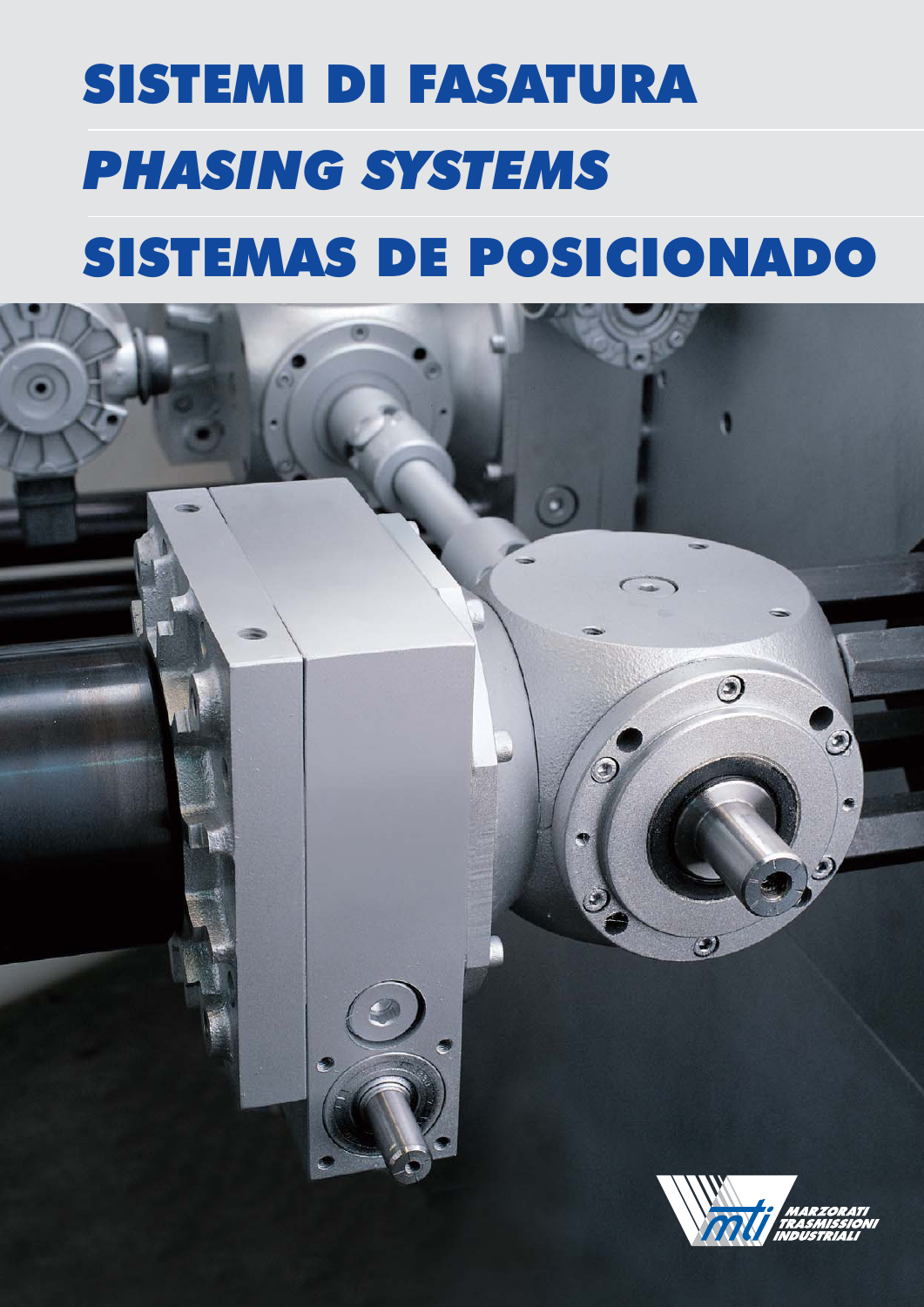

|                | <b>RDF 2005-P</b> | <b>RDF 2010-P</b> | <b>RDF 2020-P</b> | <b>RDF 2040-P</b> |  |  |  |
|----------------|-------------------|-------------------|-------------------|-------------------|--|--|--|
| A              | 100               | 110               | 145               | 160               |  |  |  |
| B              | 48                | 65                | 82                | 100               |  |  |  |
| C              | 98                | 113               | 122               | 143.5             |  |  |  |
| D              | 22                | 32                | 42                | 55                |  |  |  |
| D1             | 22                | 32                | 42                | 55                |  |  |  |
| D <sub>2</sub> | 14                | 14                | 14                | 16                |  |  |  |
| E              | 139               | 169               | 192               | 221               |  |  |  |
| F              | M 8               | M 10              | M 12              | M 16              |  |  |  |
| F1             | M 6               | M 8               | M 10              | M 12              |  |  |  |
| F <sub>2</sub> | M 6               | M 6               | M 6               | M6                |  |  |  |
| G              | 50                | 58.5              | 60                | 76                |  |  |  |
| H              | 62.5              | 75                | 85                | 105               |  |  |  |
| H1             | 40                | 55                | 70                | 85                |  |  |  |
| Ī              | 72                | 81.5              | 93                | 112               |  |  |  |
| L              | 35                | 45                | 60                | 85                |  |  |  |
| L1             | 35                | 45                | 60                | 85                |  |  |  |
| L2             | 30                | 30                | 30                | 35                |  |  |  |
| M              | 127               | 152               | 128               | 162               |  |  |  |
| N              | 17                | 23.5              | 29                | 27.5              |  |  |  |
| $\circ$        | 6                 | 6                 | 6                 | $\overline{7}$    |  |  |  |
| O <sub>1</sub> | 4.5               | 6.5               | 7.5               | 9                 |  |  |  |
| P              | 100               | 110               | 118               | 140               |  |  |  |
| Q              | 50                | 55                | 65                | 70                |  |  |  |
| $\mathsf{R}$   | 50                | 55                | 53                | 70                |  |  |  |
| S              | 116               | 130               | 155               | 185               |  |  |  |
| T              | 160               | 182               | 204               | 248               |  |  |  |
| Ù              | 54                | 54                | 54                | 63<br>124         |  |  |  |
| V              | 58                | 80                | 102               |                   |  |  |  |
| Ζ              | 28.5              | 40                | 51.5              |                   |  |  |  |
| Y              | 105               | 145               | 185               | 224               |  |  |  |

#### Disposizioni interne • *Inside lay-out* • Disposición interna



#### Disposizione V.S.F. • *Worm gear lay-out* • Disposición del sin fin



### DF 200 **Sistema di fasatura ortogonale** *Angle phase shifting units* **Sistema de posicionado ortogonal**

La serie RDF 2000 è costituita da un differenziale a v.s.f. abbinato ad un rinvio angolare serie RA 2000. E' disponibile in 4 taglie e 4 rapporti.

*The RDF 2000 series are made up of a worm gear differential coupled with an angle gear box RA 2000 series. 4 sizes and 4 ratios are available.*

Le serie RDF-2000 está formada por un diferencial de tornillo sin fin, y un renvio de ángulo de la serie RA-2000. Disponibile en 4 tamaños y 4 relaciones.





Per qualsiasi richiesta, vogliate interpellare il nostro Ufficio Tecnico Commerciale. For any request tou may have, please ges in touch with our Technical Commercial Office. Para cualquiter solititud, ponerse en contacto con nuestro Departamento Tecnico Comercial.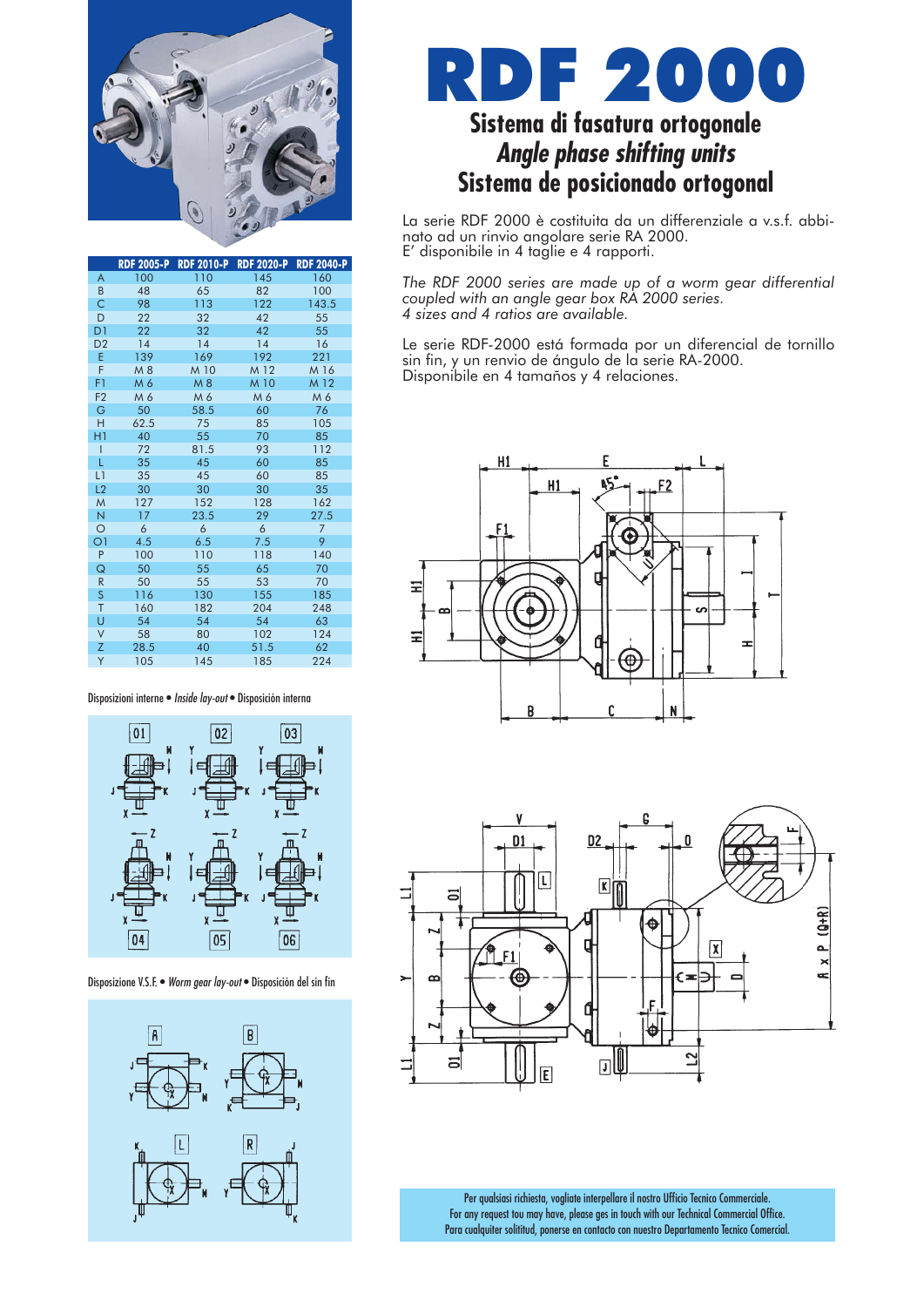

|                | <b>RDS 125</b> | <b>RDS 150</b> | <b>RDS 170</b> | <b>RDS 210</b> |  |  |
|----------------|----------------|----------------|----------------|----------------|--|--|
| A              | 100            | 110            | 145            | 160            |  |  |
| B              | 66             | 70             | 72             | 97             |  |  |
| C              | 125            | 150            | 170            | 210            |  |  |
| D              | 22             | 32             | 42             | 55             |  |  |
| D <sub>1</sub> | 16             | 22             | 32             | 42             |  |  |
| D <sub>2</sub> | 14             | 14             | 14             | 16             |  |  |
| E              | 100            | 117            | 120            | 152            |  |  |
| F              | 50             | 58,5           | 60             | 76             |  |  |
| G              | 50             | 58,5           | 60             | 76             |  |  |
| Η              | 62,5           | 75             | 85             | 105            |  |  |
| Ī              | 72             | 81,5           | 93             | 112            |  |  |
| L              | 35             | 45             | 60             | 85             |  |  |
| L1             | 30             | 35             | 45             | 60             |  |  |
| L2             | 30             | 30             | 30             | 35             |  |  |
| M              | 127            | 152            | 128            | 162            |  |  |
| N              | 17             | 23,5           | 24             | 27,5           |  |  |
| $\circ$        | 6              | 6              | 6              | 7              |  |  |
| P              | 100            | 110            | 118            | 140            |  |  |
| Q              | 50             | 55             | 65             | 70             |  |  |
| R              | 50             | 55             | 53             | 70             |  |  |
| S              | 116            | 130            | 155            | 185            |  |  |
| T              | 160            | 182            | 204            | 248            |  |  |
| Ù              | M 8            | M 10           | M 12           | M 16           |  |  |
| <b>KG</b>      | 10             | 16             | 27             | 43             |  |  |

### **PY Sistema di fasatura coassiale** *Coaxial phasing system* **Sistema de posicionado coaxial**

La serie RDS è costituita da un differenziale v.s.f. con uno stadio planetario. E' disponibile in 4 taglie con rapporto fisso  $i = 3:1$ .

*The RDF 2000 series are made up of a worm gear differential* with a one stage planetary. 4 sizes are available with fixed *ratio i = 3:1.*

La serie RDS está formada por un diferencial de tornillo sin fin de un tren planetario. Disponible en 4 tamaños con relación fija i  $= 3:1$ .





|                | <b>RDE 125</b> | <b>RDE 150</b> | <b>RDE 170</b> | <b>RDE 210</b> |  |  |
|----------------|----------------|----------------|----------------|----------------|--|--|
| A              | 100            | 110            | 145            | 160            |  |  |
| B              | 126            | 136            | 150            | 171            |  |  |
| Ċ              | 125            | 150            | 170            | 210            |  |  |
| D              | 22             | 32             | 42             | 55             |  |  |
| D <sub>1</sub> | 22             | 32             | 42             | 55             |  |  |
| D <sub>2</sub> | 14             | 14             | 14             | 16             |  |  |
| E              | 160            | 183            | 198            | 226            |  |  |
| F              | 50             | 58,5           | 60             | 76             |  |  |
| Ġ              | 110            | 124,5          | 138            | 150            |  |  |
| Η              | 62.5           | 75             | 85             | 105            |  |  |
| I              | 72             | 81.5           | 93             | 112            |  |  |
| L              | 35             | 45             | 60             | 85             |  |  |
| L1             | 35             | 45             | 60             | 85             |  |  |
| L2             | 30             | 30             | 30             | 35             |  |  |
| M              | 127            | 152            | 128            | 162            |  |  |
| N              | 17             | 23.5           | 24             | 27.5           |  |  |
| O              | 6              | 6              | 6              | 7              |  |  |
| P              | 100            | 110            | 118            | 140            |  |  |
| Q              | 50             | 55             | 65             | 70             |  |  |
| $\mathsf{R}$   | 50             | 55             | 53             | 70             |  |  |
| S              | 116            | 130            | 155            | 185            |  |  |
| T              | 160            | 182            | 204            | 248            |  |  |
| Ù              | M 8            | M 10           | M 12           | M 16           |  |  |
| KG             | 16             | 22             | 42             | 76             |  |  |



### **Sistema di fasatura coassiale a doppio stadio** *Two stage coaxial phasing system* **Sistema de posicionado coaxial de doble tren**

La serie RDE è costituita da un differenziale v.s.f. con un doppio stadio planetario.

 $E'$  disponibile in 4 taglie con rapporto fisso  $i=1:1$ .

*The RDF 2000 series is made up of a worm gear differential with a two stage planetary. 4 sizes are available with fixed ratio i = 1:1.*

La serie RDE está formada por un diferencial de tornillo sin fin con doble tren planetario. Disponible en 4 tamaños con relación fija  $i = 1:1$ .